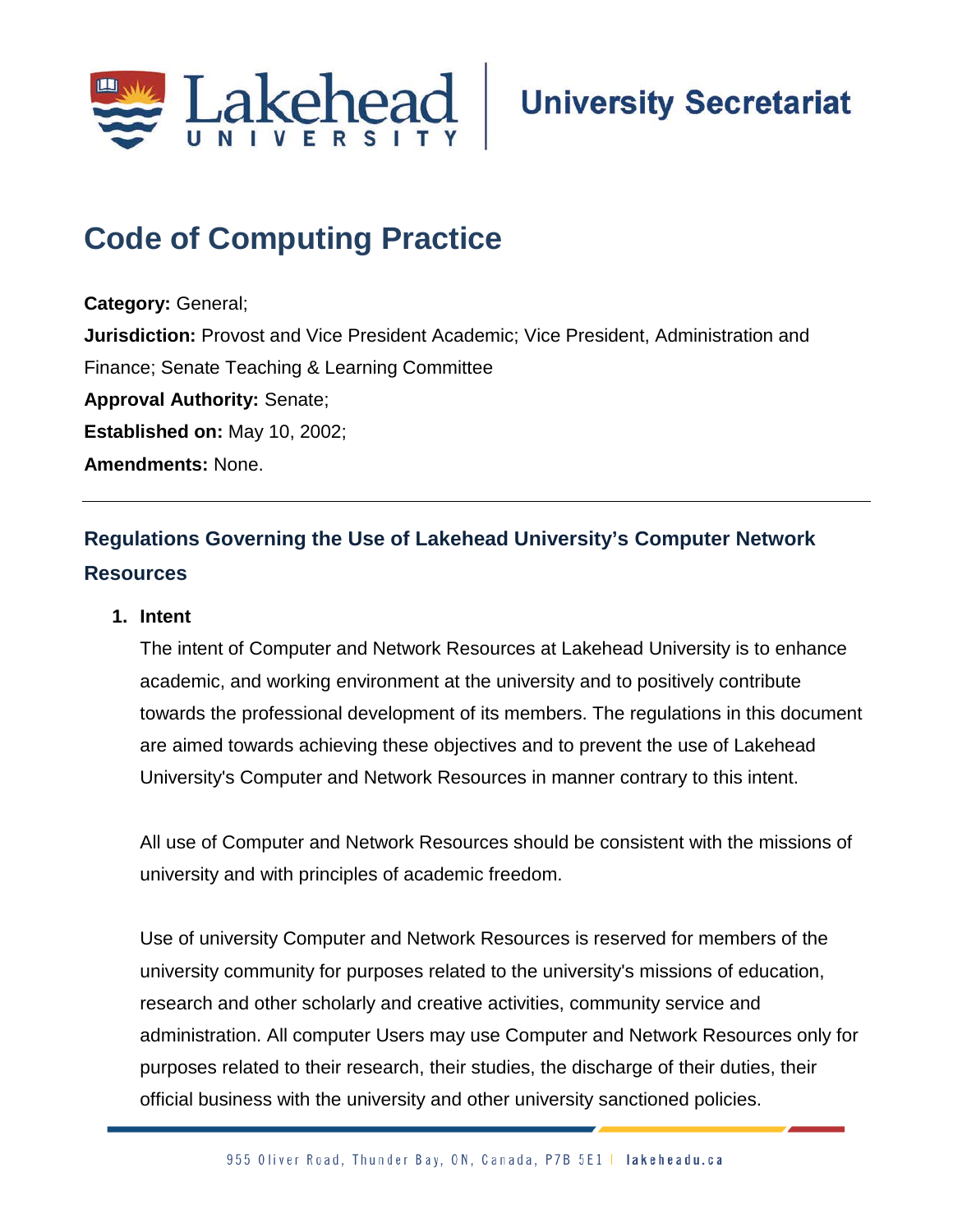Exceptions to these regulations require written permission from the provost.

#### **2. Policy Statement Enforcement, and Administration**

The Network Resources of Lakehead University are provided and managed through the Communications and Technology Resource Centre (CTRC). The university also provides and maintains many Computer Resources through CTRC. In addition, there are also many Computer Resources that are outside the control of CTRC and are managed by individual departments, faculties, university associations, or individual members of the university community.

The regulations outlined in this document apply to all Users who are directly connected to Lakehead University Network or are remotely connected to Lakehead University Network through another network or through dial-up connection. Parts of these regulations also apply to Users of Lakehead University owned computers who are not connected to the Lakehead University Network.

Unless otherwise indicated, computer in these regulations refers to personal computer, workstation, file server, web-server, electronic mail server, and Internet public access system.

The responsibility of administering and enforcing the regulations in this policy lies in general with the Users, system administrators, CTRC, individual departments and faculties. The ultimate responsibility lies with the provost.

Those charged with implementation of the regulations in this policy are expected to apply the general principles represented in this policy with courtesy and common sense.

Listed below are certain user groups and individual units along with their specific responsibilities and obligations.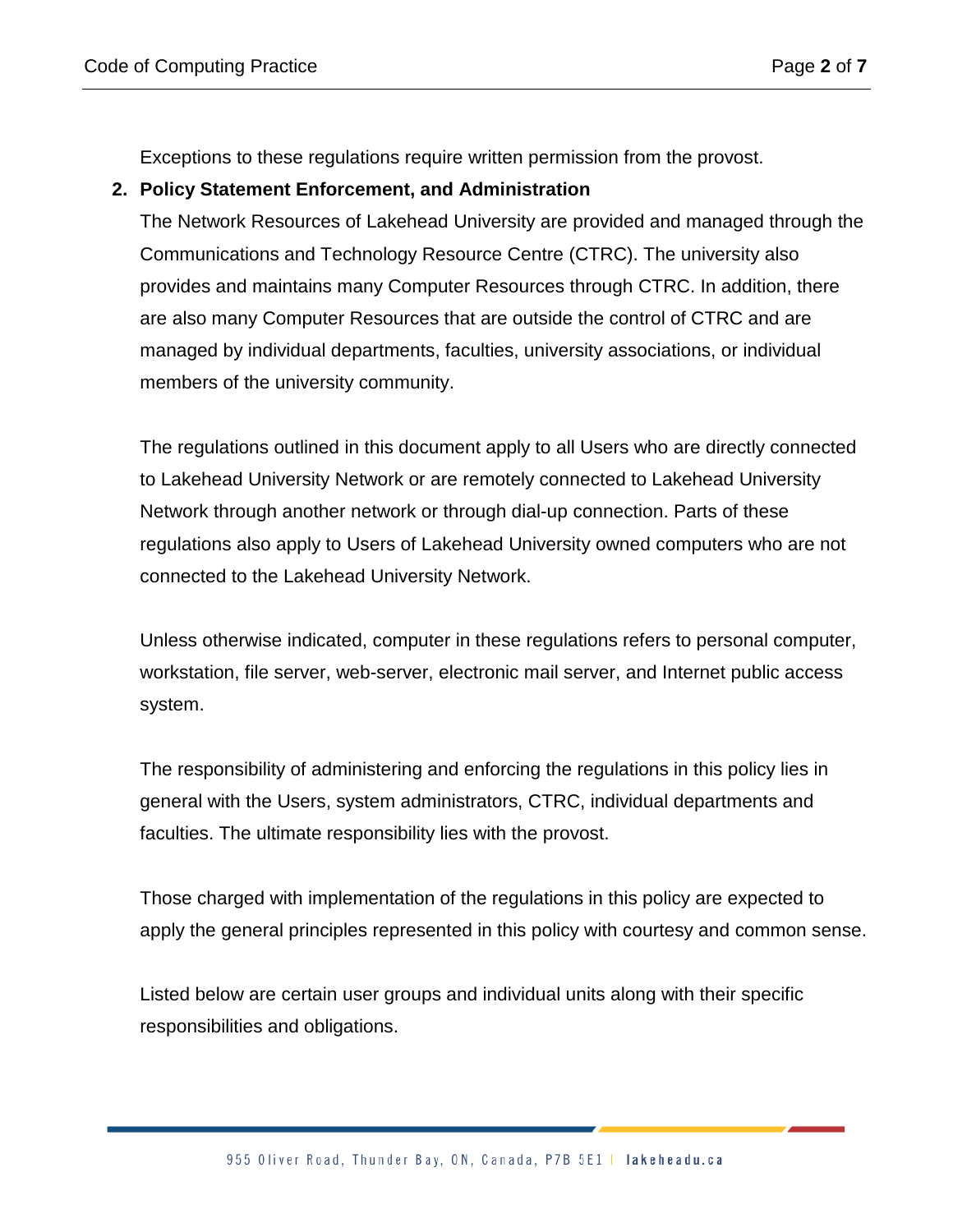#### **2.1 Users of Resources with no Password or Login Protection:**

(Examples of such Users include individuals using library computers, and public access Internet computers.)

Are obliged to abide by the regulations governing the use of Lakehead University's Computer and Network Resources.

Are responsible for all matters pertaining to their access privileges to such systems.

#### **2.2 Users of Resources with Password or Login Protection:**

Are obliged to abide by the regulations governing the use of Lakehead University's Computer and Network Resources.

Are responsible for undertaking reasonable precautions for protecting their password and unauthorized access to their computer accounts.

Are responsible for securing data and software in their accounts from unauthorized access.

Are responsible for all matters pertaining to their accounts and access privileges.

## **2.3 Users Associated with Administration of Computer and Network Resources:**

Are obliged to abide by the regulations governing the use of Lakehead University's Computer and Network Resources.

Are responsible for monitoring unauthorized access/use of systems under their administration.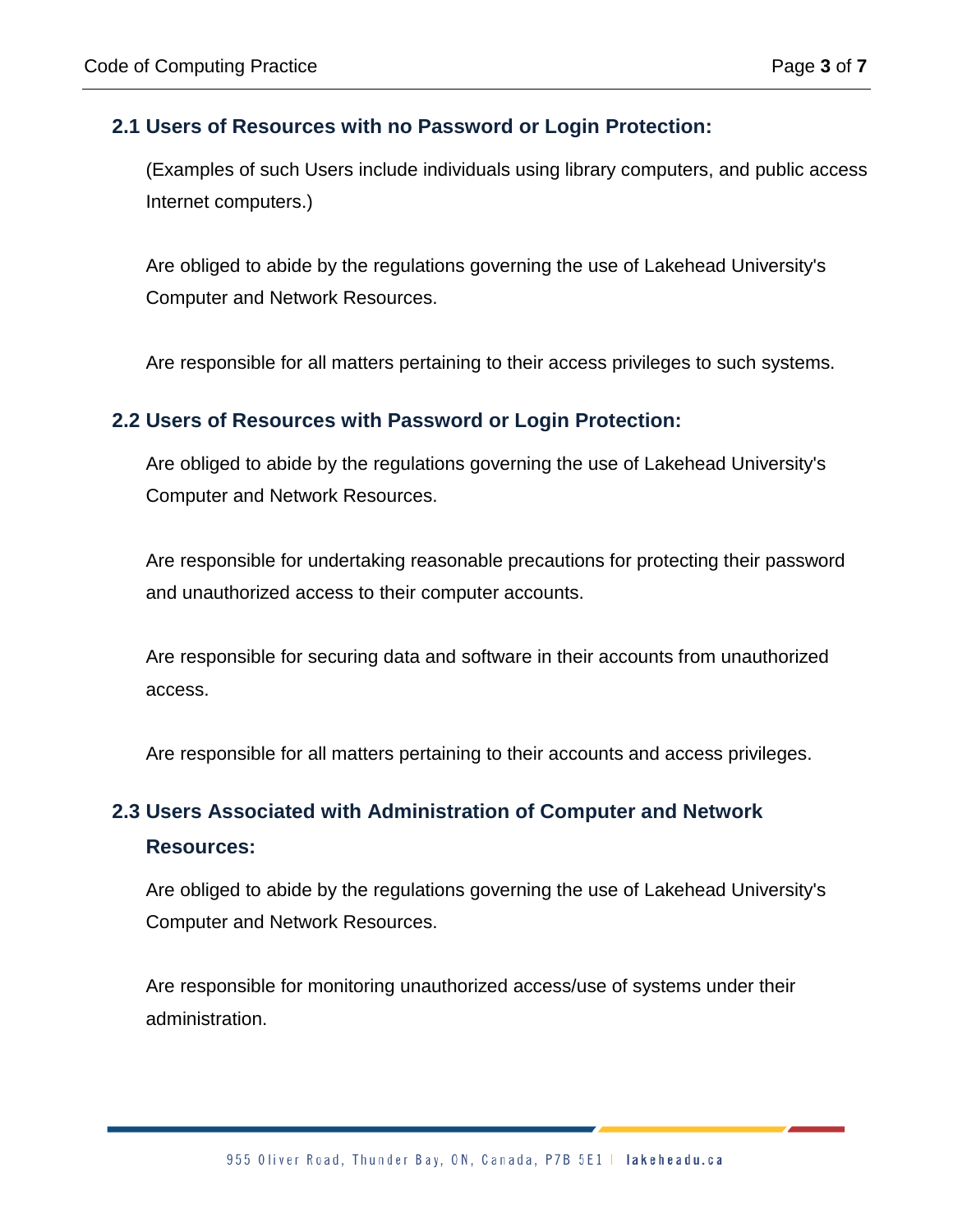Are responsible for reporting violations of regulations outlined in this document to their immediate supervisors.

Are obliged to abide by the university policies on access to information and protection of individual privacy (Refer toLakehead University Freedom of Information and Protection of Individual Privacy Policy.).

Are prohibited from unnecessary intrusions of user accounts, and monitoring of information or activities of computer Users without due reason.

### **2.4 Administrative Units for Computer and Network Resources:**

Are responsible for promoting awareness of the regulations governing the use of Lakehead University's Computer and Network Resources.

Should actively participate in enforcing the regulations governing the use of Lakehead University's Computer and Network Resources among the Users under their control.

Undertake reasonable security measures for protecting Computer and Network Resources under their control.

The regulations in this document are subject to revision based on the experience gained through their implementation. Any comments, suggestions, or complaints related to this policy should be brought to the attention of Senate Committee on Computing.

- 3. Regulations Governing the Use of Lakehead University's Computer and Network **Resources**
- 3.1 Fraudulent access or use of Computer and Network Resources is strictly prohibited and may result in prosecution under the Canadian Criminal Code or other federal, provincial, or local laws.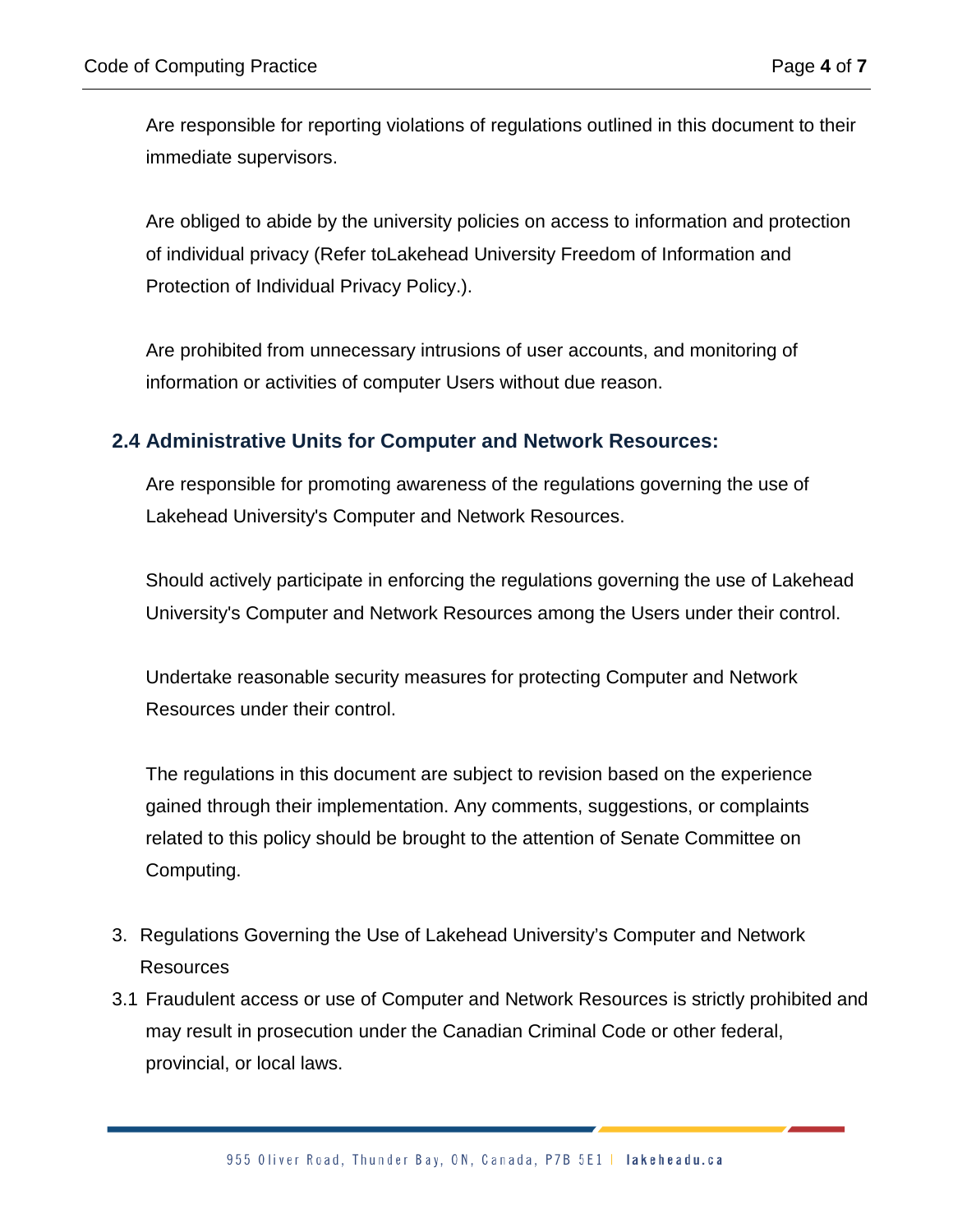- 3.2 University is not responsible for the content accessed through its network or stored on its computer systems.
- 3.3 Users at no time shall engage in any computing activity that is deemed illegal under the federal, provincial, or local laws (such as hate literature, pedophilia or any activity of a harassing or libellous nature). Users themselves will be held responsible for all such activities.
- 3.4 The University provides Computer and Network Resources without any express or implied guarantees as to the accuracy of computational results and output and shall not be liable for any consequences arising from the inaccuracy of any information generated through the use of Computer and Network Resources.
- 3.5 The University will not accept liability for any loss of software or data, nor for any inconvenience caused to Users by any such loss or by any breakdown of computing equipment.
- 3.6 The University cannot guarantee the integrity of information stored on its equipment, although all possible care will be taken to prevent the corruption of the stored information. It is the responsibility of the user to maintain adequate backup copies of valuable information.
- 3.7 Users must properly identify themselves on all electronic correspondence. Sending email or posting on news groups with forged headers is prohibited.
- 3.8 Members of the university community may not use the Computer and Network Resources for outside business interests, private consulting or personal gain. The only exceptions to this policy are for activities authorized under the university policies concerning "outside professional activities" (e.g. Article 27 of collective agreement with LUFA).
- 3.9 Users must seek permission from the Provost to use Computer and Network Resources for fundamentally different purposes than those for which they were allocated.
- 3.10 The use of Computer and Network Resources to carry out any form of harassment is prohibited. Users are expected to comply with the university's harassment and discrimination policies (Refer to Lakehead University Harassment and Discrimination Policy and Procedures.).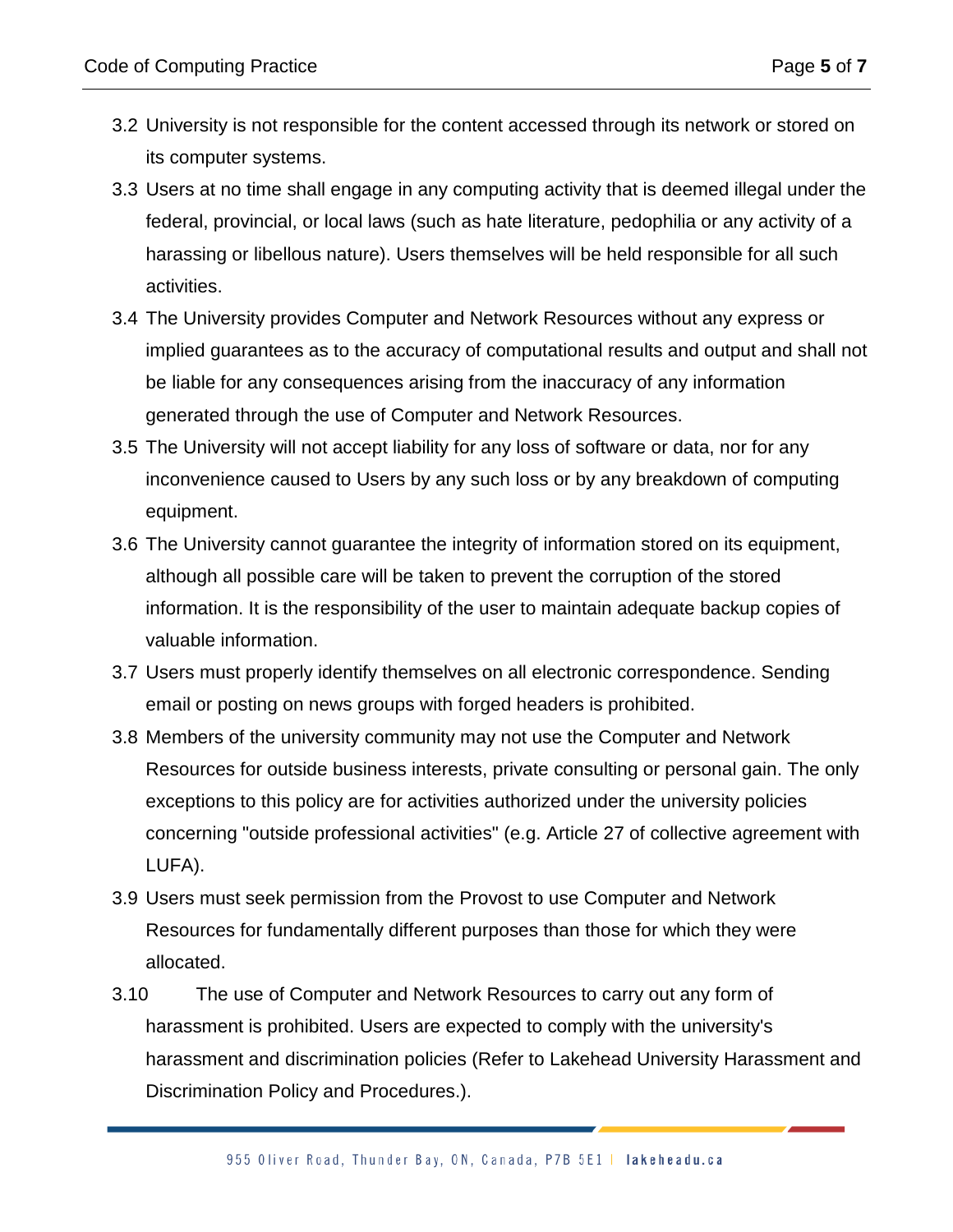- 3.11 Display of obscene materials on public terminals is prohibited.
- 3.12 Copyrighted material cannot be posted on web pages or distributed electronically without proper permission unless such material is in the public domain. Anyone who posts material has the responsibility of clearing copyright. Refer to CanCopy Agreement for further information.
- 3.13 Unauthorized copying, use, or distribution of licensed software is prohibited.
- 3.14 Research material stored on computer systems at Lakehead University is the property of the originator. Access to this type of material without the owner's permission is prohibited.
- 3.15 Access to Computer and Network Resources managed by C.T.R.C. is generally provided based on the needs of the Users and availability of resources. On certain computer systems permission may be required from the Users immediate supervisor before accounts can be created. On administrative servers, prior approval of the relevant department is necessary before a computer account can be created.
- 3.16 Accounts on computer systems are normally deleted when the user is no longer affiliated with Lakehead University. Prior arrangements need to be made for the retention of files if necessary. Accounts may be moved or privileges altered to reflect a change in the status of the user.
- 3.17 Computer accounts for guests may be provided to visiting scholars, dignitaries or students based on a referral from administration.
- 3.18 Disk quotas are allocated based on the availability of resources and needs of the Users. Instructors of courses that expect their students to generate large files (for example engineering, visual arts and geography) may apply for increased quotas for the entire class for the duration of the course.

### **4.0 Definitions**

Computer Resources: Computer resources include all types of Internet machines, personal computers, workstations, mainframe computers, supercomputers, file servers, database servers, application servers, electronic mail servers, web servers, and data backup systems.